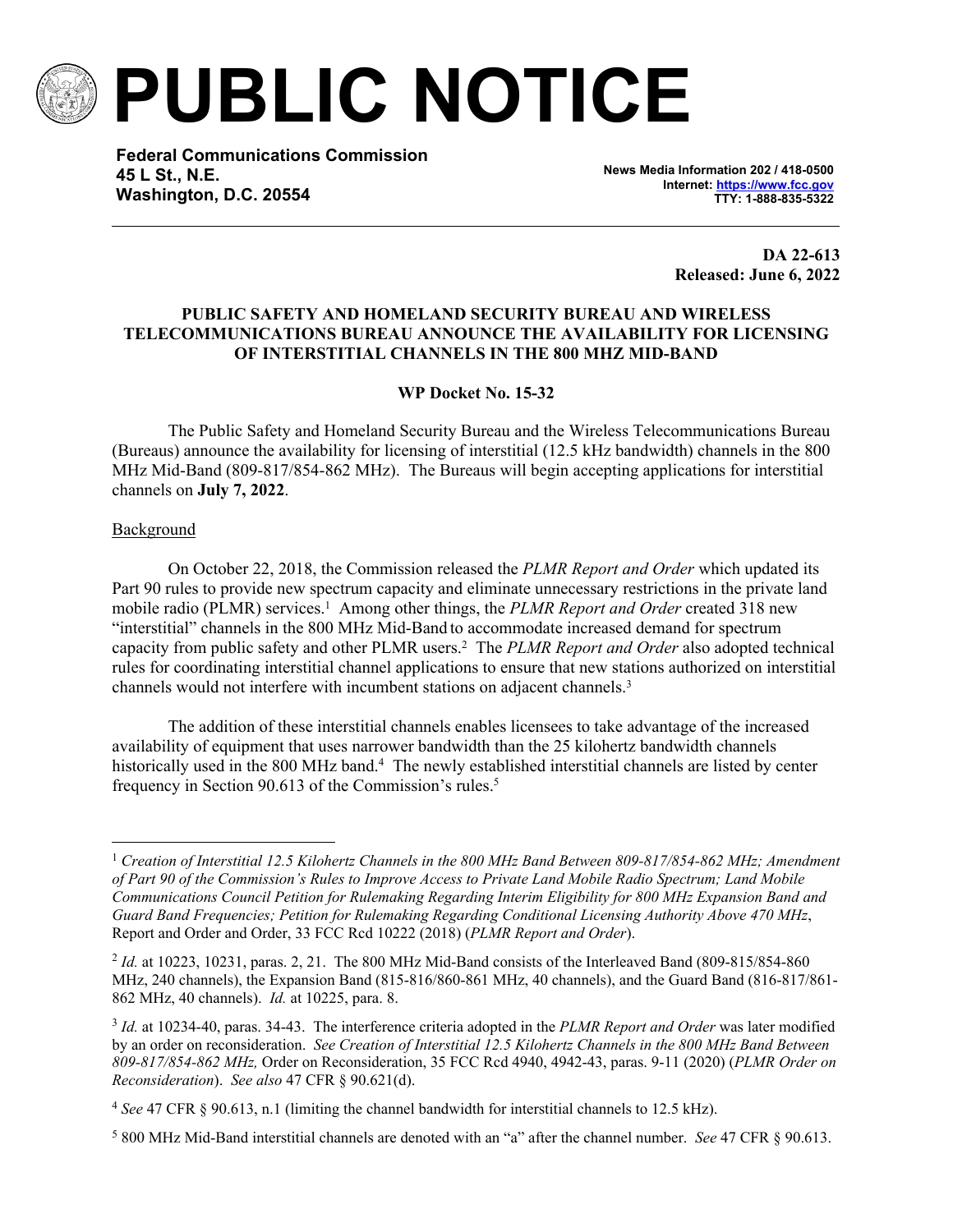The Commission directed the Bureaus in the *PLMR Report and Order* to announce by public notice the date upon which applicants in various National Public Safety Planning Advisory Committee (NPSPAC) regions may begin filing applications to license interstitial channels in the 800 MHz Mid-Band.<sup>6</sup> The Commission linked the availability of the interstitial channels to the lifting of the application freezes imposed as part of 800 MHz reconfiguration.<sup>7</sup>

#### Interstitial Channels Available Nationwide

Since 800 MHz band reconfiguration is complete nationwide, $\delta$  and the Bureaus have lifted the freezes imposed as part of reconfiguration,<sup>9</sup> by this Public Notice, the Bureaus announce that interstitial channels in the 800 MHz Mid-Band will be available for licensing in all NPSPAC regions on **July 7, 2022**.

With the release of this Public Notice, each frequency coordinator must provide notification to all other participating coordinators of each request it receives to coordinate channels in the 800 MHz Mid-Band. The purpose of this notification is to enable frequency coordinators to address and resolve conflicting coordination requests prior to filing applications with the Commission.

Beginning on **July 7, 2022**, Commission-certified frequency coordinators may file applications, in the Universal Licensing System (ULS), on behalf of eligible applicants, for interstitial channels in the 800 MHz Mid-Band. Any application filed for interstitial channels before **July 7, 2022** will be dismissed.

#### Contour Overlap Provisions

Beginning on **July 7, 2022** and thereafter, all applications filed for 800 MHz Mid-Band channels must comply with the contour overlap provisions detailed in Section 90.621(d).<sup>10</sup> Geographic separation between fixed stations operating on adjacent channels in the 800 MHz Mid-Band is based on a lack of contour overlap.<sup>11</sup>

Applications for 800 MHz Mid-Band channels will be subject to both a forward and reciprocal contour analysis.<sup>12</sup> The interference contour levels to be studied are detailed in the contour matrix listed in Section  $90.621(d)(3)$  of the Commission's rules.<sup>13</sup> Applicants may submit applications which cause contour overlap under the forward analysis or receive contour overlap under the reciprocal analysis if they include with their application a letter of concurrence from the incumbent licensee receiving or causing the contour overlap.<sup>14</sup>

7 *Id*.

<sup>10</sup> 47 CFR § 90.621(d).

 $11$  *Id.* 

<sup>12</sup> 47 CFR § 90.621(d)(1)-(2).

<sup>13</sup> 47 CFR § 90.621(d)(3).

14 47 CFR § 90.621(d)(4).

<sup>6</sup> *PLMR Report and Order*, 33 FCC Rcd at 10232, para. 24.

<sup>8</sup> *Improving Public Safety Communications in the 800 MHz Band*, Order (Terminating Proceeding), 36 FCC Rcd 7690 (2021).

<sup>9</sup> *Public Safety and Homeland Security Bureau and Wireless Telecommunications Bureau Announce the Post Rebanding Availability for Licensing of Additional Sprint-Vacated, Expansion Band, and Guard Band Channels in the 800 MHz Band*, WT Docket No. 02-55, Public Notice, DA 21-706 (rel. Jun. 16, 2021).